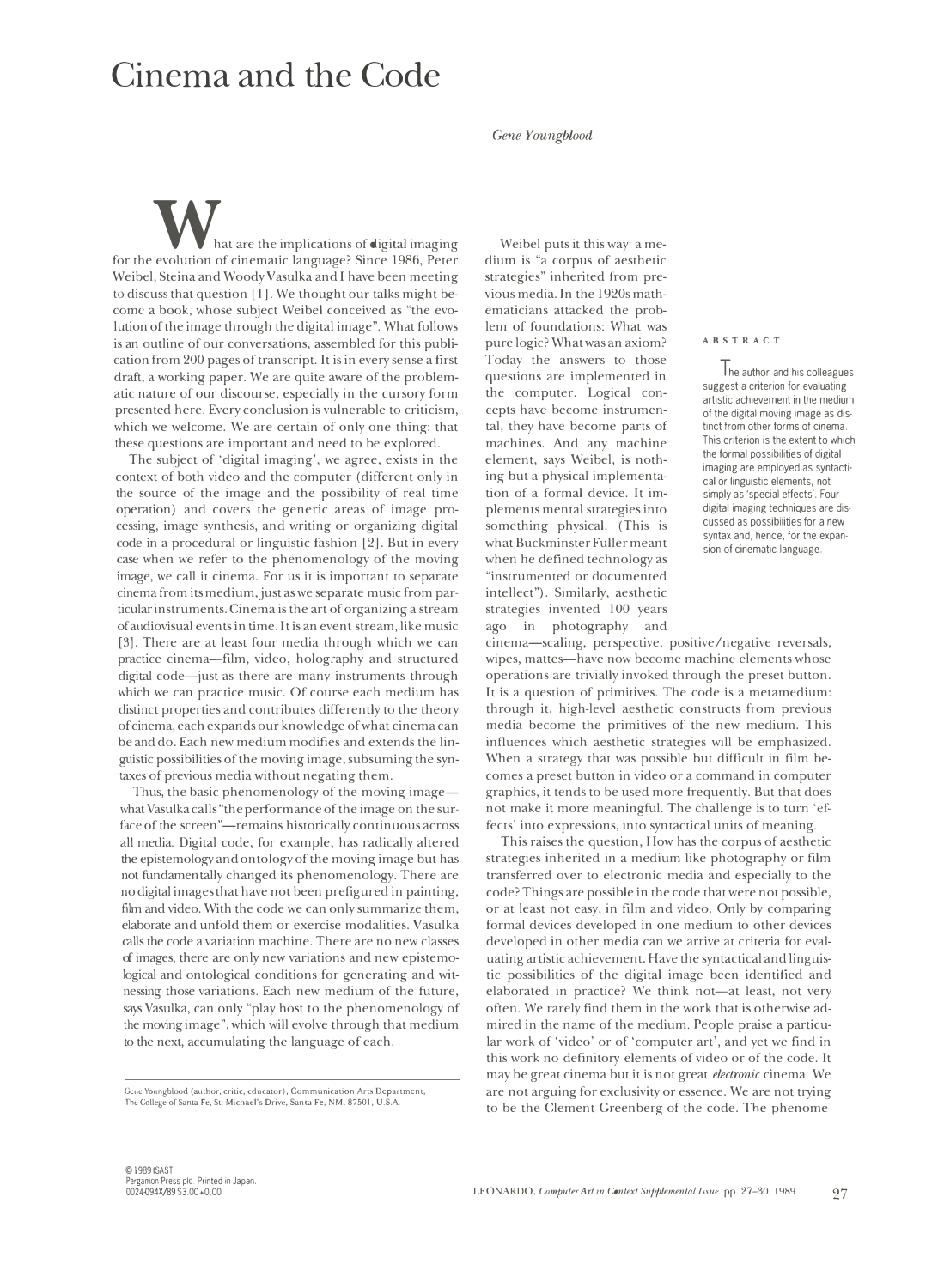nology of the moving image remains constant across all media, but each new medium brings about a shift of emphasis or accent. Through the code, we can unfold the potential of formal strategies that were possible but limited in previous media, thereby expanding the richness of cinematic language.

Vasulka asks, "Who creates the language of a medium?" Weibel responds by quoting Heidegger: "Man is but a guest in the house of language." Vasulka agrees. All possibilities of a system, he says, are contained within that system. We are not free to invent the language of film, video or computer. The language already exists in the system. Our task is to discover it, identify it, draw it out and name it, put a nomenclature on it. Vasulka has built his machines in order to discover 'the language' in them, which could be found only through dialogue with the machines. He points out that this is not unique to electronic cinema. Film language also arose from a similar systemic understanding. As a syntactic device, the cut, the edit, is machinebound. It is the only way to splice film. The most important figures in the history of film are those who elaborated its syntactic or linguistic potential. This is our criterion for artistic achievement in the new medium: to what extent does the artist articulate and develop the formal possibilities of the system as syntactical or linguistic elements? To what extent does the artist transform effects into expressions?

It is a question not only of the evolution of cinematic language, but of human perception itself. Human vision, Weibel points out, has always been 'machine-assisted'. The invention of perspective, for example, was machine-dependent. It was derived from optical instruments. Dürer's boxes were in this sense 'machines'. They implemented physically what then became formal strategies. With the help of this machine we could invent perspective. (Weibel thinks this curious. Why did it take so long?) Similarly, Vermeer, under the influence of Spinoza and the science of optics in the seventeenth century, created paintings that were not initially seen as poetic. They were regarded more as scientific research. (In the nineteenth century, Proust, influenced by photography, 'rediscovered' Vermeer, now regarded as a poet. The computer is to the artist of today as the lens was to Vermeer.) The Impressionists, too, were following theories, not subjective experience. Impressionism was based on color theory: three different colors produce a fourth impression. An optical theory of color, says Weibel, is also a machine, a mental machine, like a Turing machine. Thus we have substantial evidence that the evolution of vision is dependent on machines, either mental or physical. It has come to the point that it is no longer possible to suppress the machine part of it: first there was the camera, now the computer. This is significant, Weibel thinks, because art always tries to suppress the influence of the machine element in the work itself. It is not art if the technology is too apparent. But the issue here is not art, it is language and perception. They co-evolve only to the extent that the syntactic possibilities of technological systems are made the subject of aesthetic inquiry.

The following formal possibilities of digital imaging are available for articulation as syntactic elements or linguistic primitives: (1) image transformation, (2) parallel event-streams, (3) temporal perspective and (4) the image as object.

### **IMAGE TRANSFORMATION**

If mechanical cinema is the art of transition, electronic cinema is the art of transformation. Film grammar is based on transitions between fully formed photographic objects called frames. It is done primarily through that collision of frames called the cut, but also through wipes and dissolves. In electronic cinema the frame is not an object but a time segment of a continuous signal. This makes possible a syntax based on transformation, not transition. Analog image processing is one vehicle of this particular art-for example, scan processors. But it becomes even more significant in digital image synthesis, where the image is a database. One can begin to imagine a movie composed of thousands of scenes with no cuts, wipes or dissolves, each image metamorphosing into the next.

A cut is a cut, but a transforming or metamorphosing operation is openended. There are infinite possibilities, each with unlimited emotional and psychological consequences. Metamorphosis is not unique to digital imaging; it is a familiar strategy in handdrawn animation. What is unique is the special case of *photoreal* metamorphosis. It is one thing for a line drawing or fantasy painting to meta morphose, quite another for a photographically 'real' object to do so. This is theoretically possible in mechanical cinema and has been prefigured (but never fully realized) in hand-drawn animation, where it is so difficult and time consuming that it is, for all practical purposes, impossible. It is possible digitally, because the code allows us to combine the subjectivity of painting, the objectivity of photography and the gravity-free motion of hand-drawn animation.

Steina points out that there are two kinds of transitions based on the cut, and these require different kinds of metamorphoses. One moves us to a different point of view in the same space/time, the other moves us to a different space and/or time. In flashbacks (cinematic memory), either a matte is used within the frame or the whole frame dissolves. With the code, a part of the frame can metamorphose. This implies an expanded cinematic language of simultaneity.

## **PARALLEL EVENT-STREAMS**

With the arrival of electronic cinema it became apparent that film grammar was limited in what might be called its vocabulary of tenses-for the most part it was 'meanwhile' or 'after'. For example, simultaneous events are traditionally signified through crosscutting, or what is known as parallel montage. But, Weibel notes, there was never a formal distinction between a cut to a different position in space/ time (say, between people in conversation) and a cut between different spaces or time. The distinction has always been logical or inferential (as in parallel montage), never formal. Digital code offers formal solutions to the 'tense' limitations of mechanical cinema. Past, present and future can be spoken in the same frame at once.

There are at least three possibilities: superimpostion (overlay), or simultaneous but spatially separate eventstreams that are either framed or unframed. Superimposition has been explored extensively in experimental film, notably by Stan Brakhage. His work is the closest cinema has come to the Joycean text. In such work it is not always possible to identify consciously each image-stream, just as it is often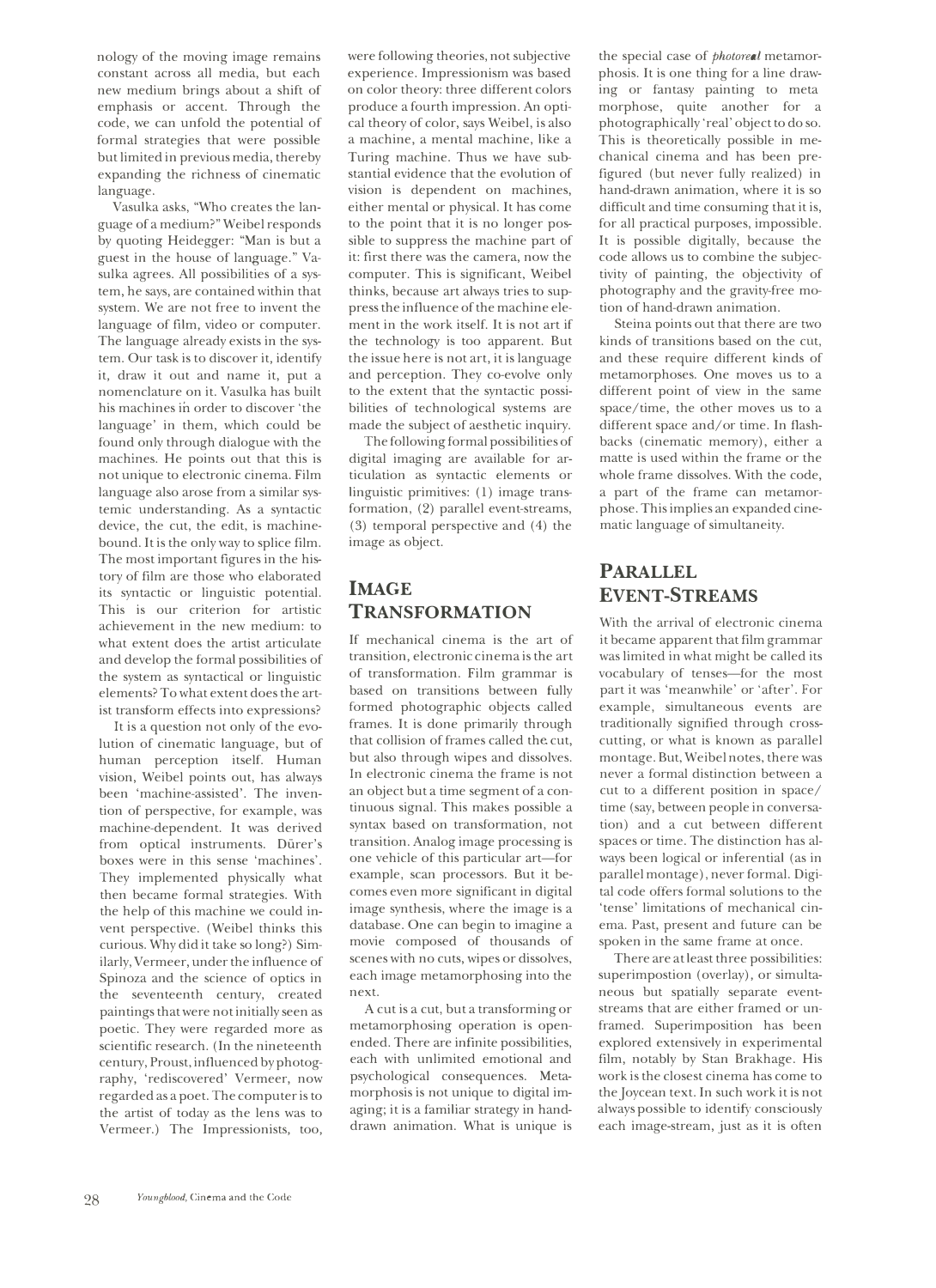impossible to distinguish every voice in a musical composition. One is disturbed by this only if one is unfamiliar with it. Once one learns to read it, the dense text is a pleasure. Digital code offers possibilities of image-overlay whose linguistic potential we have not begun to explore.

The second possibility is more familiar: framed parallel event-streams, such as split screens in film (optical printing) or floating imageplanes in video, done with digital effects devices such as ADO or Quantel. But there is also the possibility of *unframed* parallel events occupying different areas of a single image. This can best be seen in the work of the Vasulkas, for example, where pointillist textures move independently in separate areas of the frame. Different zones of the image are activated in different ways in parallel. The Vasulkas accomplish this through digital image processing. But image synthesis, through a variation on metamorphosis, would provide unlimited possibilities for unframed but separate parallel event-streams in a single frame.

Below, in a discussion of the image as object, I shall have more to say about parallel event-streams. Meanwhile, consider that simultaneity enlarges our concept of a cinematic event. Weibel puts it this way: whereas first we had the industry of the moving image, today we have the industry of the accelerated image. If there are three image-planes instead of one, the information conveyed within the overall frame is tripled, and, furthermore, each succeeding image destroys the meaning of the previous one. The information is accelerated so much in perspective and in all other ways that the value of 'the image' is replaced by the value of the image-gestalt or image-field.

### **TEMPORAL PERSPECTIVE**

"The history of every art form", wrote Walter Benjamin, "shows critical epochs in which a certain art form aspires to effects which could be fully obtained only with a changed technical standard, that is to say, in a new art form" [ 4]. Weibel pursues this logic in reverse, working backward from the digital image to find desire for its powers in art history. He begins by noting that Renaissance perspective was always at eye level with one point

of view and one vanishing point. By 1850, photographers were climbing onto Parisian rooftops and shooting down into streets. Twenty years later, Odilon Redon painted a balloonsuspended eye moving up into the sun. Perspective as no longer bound to a static point of view. It had become free-floating. In the same period, the German Romantic painter Kaspar David Friedrich painted mountain shadows falling at an angle different (that is, displaced in time) from that of the impinging sunlight. Other examples are found in the work of El Lissitsky and the Cubo-Futurist movement. Painting, influenced by photography and cinema, introduced multiple points of view and implied time.

And what did cinema do with perspective? Not much. Bound to psychological realism, it exploited it only spatially, mainly through deep focus (Eisenstein, Welles, Renoir), never temporally. Only in experimental cinema was temporal perspective explored in any serious way at all—the outstanding example being the work of Michael Snow, such as *La Region Centrale* and *Back and Forth.* But with the advent of the code, the emphasis on perspective returns. Moving-image art can now embrace it in an emphatic way. When the image is a three-dimensional database, perspective becomes a temporal as well as spatial phenomenon. It is a strategy that is intrinsic to the code. Painters, photographers and filmmakers could not realize the full potential of this desire. But now we can unfold and elaborate that which could only be indicated in earlier media.

Vasulka notes that, if we remove the two cinematic vectors from earth to space and establish the principle of a point in space, we arrive at two possibilities: first, cinema looks from one point to infinity in a spherical point of view. That is one vector, we shall say. The other is the opposite: one looks from each point in space towards a single point. If all these points are in motion around one point, that is the space in which ideal cinema operates. But as long as we are talking about psychological realism we will be bound to an eye-level cinema.

### **THE IMAGE AS OBJECT**

There are three technologies through which the image can become an object: image processing, image synthesis, and three-dimensional display-either binocular (stereoptic) or holographic. The code is responsible for the first two and may be partially involved in the third. This is another aspect of parallel event-streams. We recognize cinema as frame-bound and frame-unbound. Mechanical cinema is characterized primarliy by its reliance on the frame. It cannot leave the frame unless a special effort is made through optical printing. But with code it becomes a trivial matter to remove the image from the frame and treat it as an object, an image-plane, because those tools have no capacity to deal with the geometry of the image itself: they deal only with its location or position (its 'address') within the larger frame. The use of framed parallel events points to new narrative possibilities, new semiotic strategies-for example, the possibility of a previous or future event appearing spatially behind or in front of a current event within the same frame. There is always a pending image. Editing can be avoided entirely-as Vasulka did in his 1987 work *Art of Memory.* He points out that, through hierarchies of image planes in particular arrangements 'in a mental space', future and past tenses may be suggested. As already mentioned in the discussion of parallel event-streams, conventional film language is rather inarticulate in this respect. There is no temporal eloquence in film. But digital video suggests the possibility of establishing one imageplane as 'present' with other timeframes visible simultaneously within the frame. This would extend the possibility of transfiguration (metamorphosis) into a narrative space composed of layers of time, either as moving or still images. Ed Emshwiller's *Sunstonewas* one of the first works to explore these possibilities. In it the image becomes object, and it has both framed and unframed parallel eventstreams.

When image becomes object in a stream of parallel events, the realm of psychological realism or photographic truth is abandoned. The frame-bound photographic image brings us truth. But three imageplanes within a frame lose what Vasulka calls "the aura of truth". We detach ourselves from them psychologically. Will it be possible to construct a psychological space in a language of frame-unbound parallel event-streams?

For Weibel, all this raises a